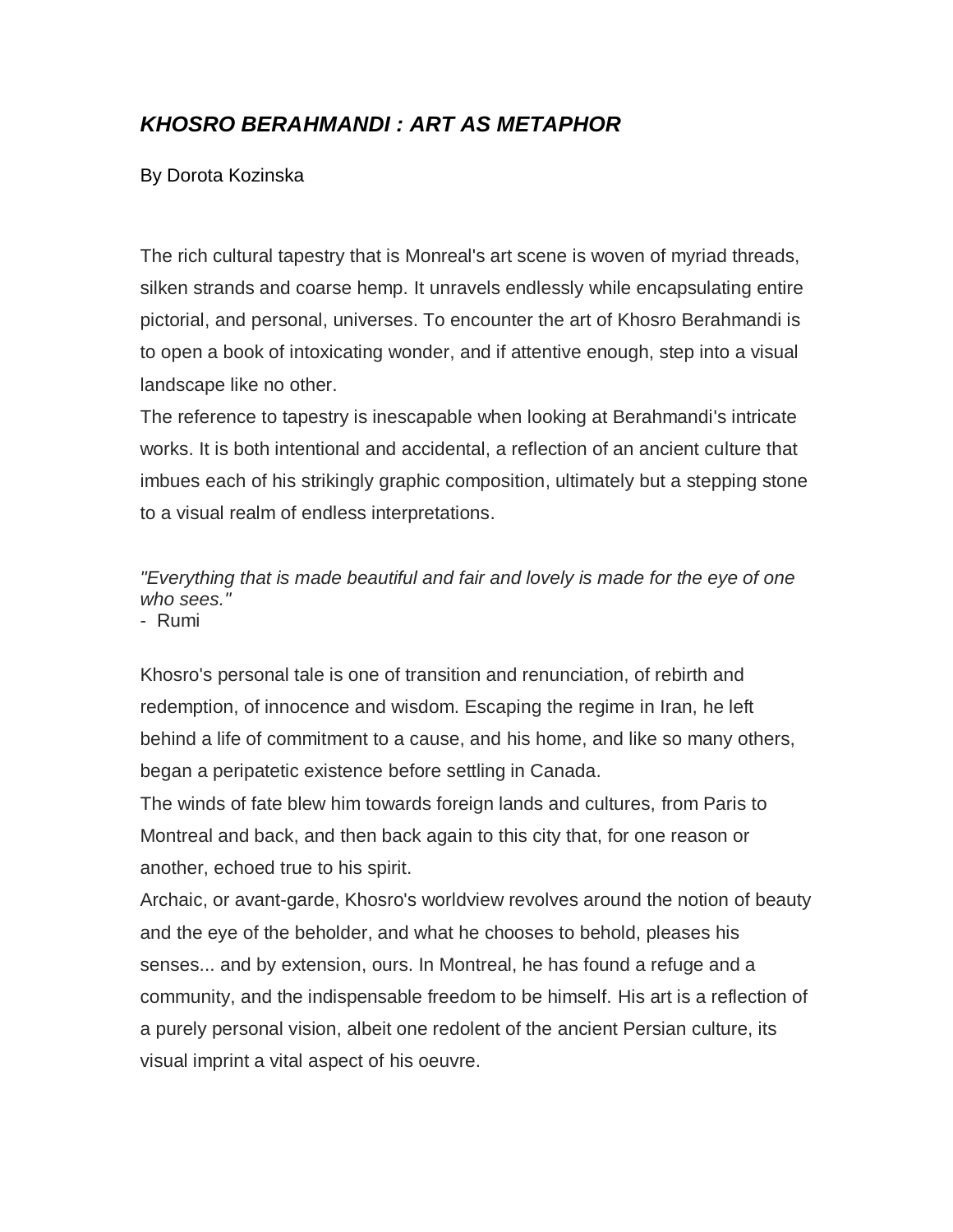*"Don't be satisfied with stories, how things have gone with others. Unfold your own myth."* 

- Rumi

The key to Khosro's art is hidden in each and every one of his works. It is woven into the intricate tapestry that is the surface treatment, before the eye has the time to unravel the mystery of its many symbols and forms.

And like tapestry, each strand can be read on its own, drawing the viewer into a dense landscape of whorls and swoops, of cross hatching and minuscule pin points, to the verge of visual intoxication. The use of metallic crayons and paint adds to the mesmerizing quality of Khosro's paintings, the shimmer like a veil over the, almost without exception, unnervingly structured central image. *Nebulous Rings* is one such piece, composed of contrasting shapes, both geometric and organic, and all, like in a cosmic constellation, suspended in perfect pictorial harmony. But pull at any thread, begin the reading of this impossibly detailed work from any point, and you embark on a journey beyond art. The work holds a rich narrative, with an overwhelming pantheon of characters, from the stylized male and female figures occupying centre stage, to the tiny blue square pulsating beside them. Symbolic of a drop of water, it adds its voice to the monumental staging that is this work. "An element of surprise," in the words of the artist, it keeps the entire composition in check. Arched like a portal, *Nebulous Rings* is indeed an entryway to a truly magical

realm.

Messengers of universal harmony, of inner and outer worlds, of colour as language and shapes as words, the players in Khosro's compositions speak of the sacred that is in nature and in everyone. There are no grandiose visions behind his visual proclamations. This is very personal pictorial lexicon, and without question, an acquired taste.

The calibre of Khosro's work is indisputable. Honed over years of study and with profound commitment to both the medium and the message, it makes of each of his works an objet d'art, a visual saga wrapped in a painting. Unbearably labour